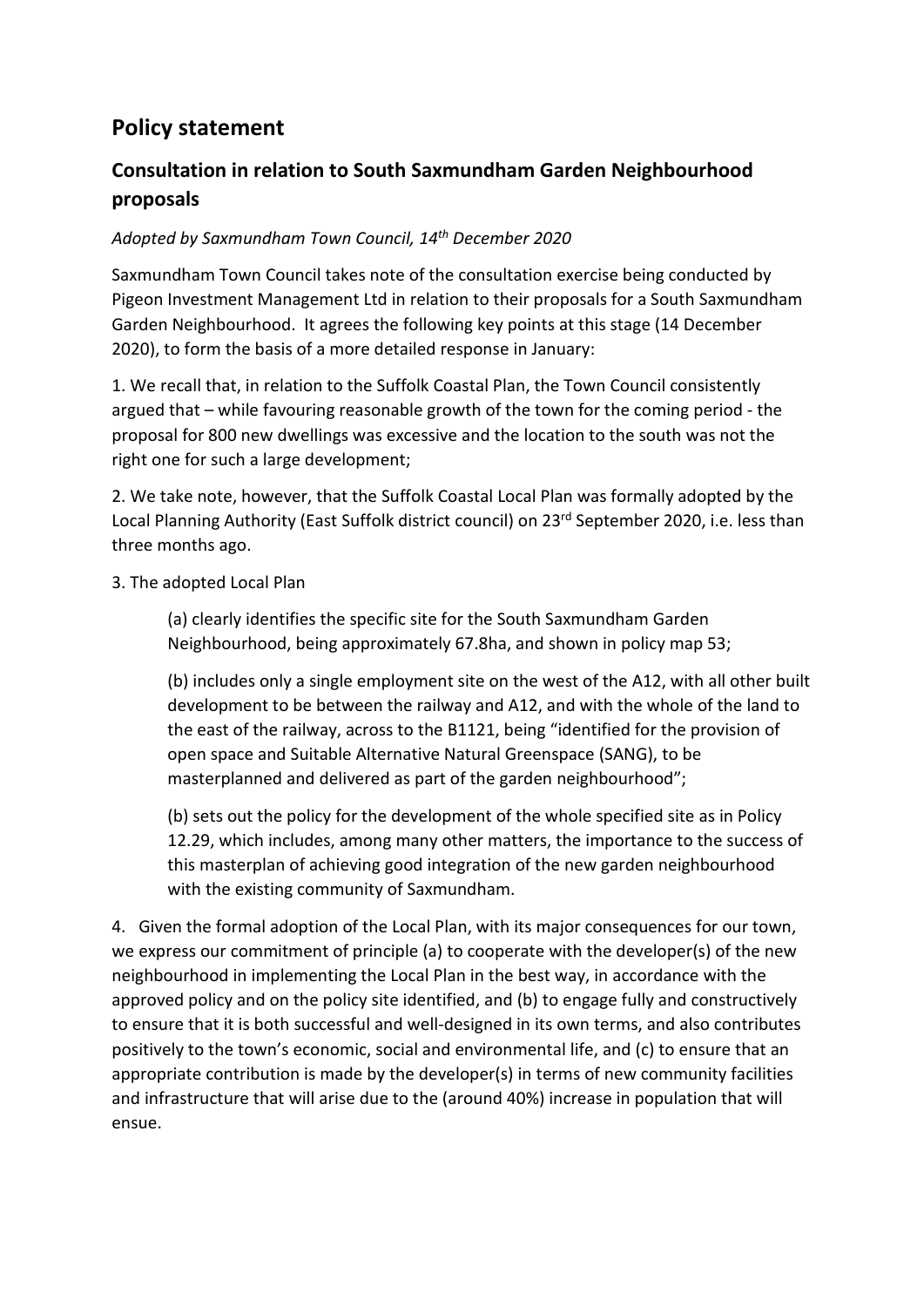5. We are extremely concerned, however, that at the very outset, the site put forward by Pigeons for the present consultation exercise differs in some fundamental and retrograde respects from the site identified and so recently approved in the Local Plan.

#### 6**.** *The proposed lorry park and service station have no basis in the Local Plan and are not appropriate to a Garden Neighbourhood*

The site now proposed by Pigeons now includes a large new site to the west of the A12, additional to the agreed employment land, and immediately opposite the housing element, for the purpose of a lorry park and service station. This was not put forward in any previous consultation for the Local Plan, does not form part of the Plan-identified site, is not justified by any proper analysis or comparison of potential sites, and risks causing public loss of faith in the genuineness and integrity of the Local Plan formation process. We are particularly surprised that Pigeons do not point out anywhere in their consultation that their proposed site differs from the Local Plan site in this key respect.

Moreover, in addition to and to the south of the lorry park, a further site – also not in the Local Plan site - is now proposed by Pigeons for development to the west of the A12, for purposes of Sustainable drainage systems (SuDS). The Pigeon-proposed site also includes a narrow spur with SuDS basin to the south on the east side of and adjacent to the A12 – once again this is land outside the Local Plan site. These facilities should be located within the policy site.

### 7*. The area set aside for public open space and SANG is far too small, and there is no proper plan for the whole of the site east of the railway*

Our second major concern, which goes to the heart of the ability of the development to fulfill the conditions of the policy, is the fact that the area set aside for open space and SANG (Suitable Alternative Green Space) is far smaller – less than half – of the site's land identified in the Local Plan for those purposes, in particular to the east of the railway. The relatively small area proposed by Pigeons does not include The Layers, which (as a key part of the town's heritage) should become a special public open space. The site to be developed includes public footpaths currently in rural setting and much used and valued by the existing population, which will need good quality alternatives if the new development is to be acceptable and fair.

### 8. *The site as proposed is not properly connected to or integrated with the town of Saxmundham*

A third key concern – which is closely linked to the issue of public open space and the future of The Layers - is that the current proposal by Pigeons fails totally to achieve the policy requirement that the new development, and the new community, be integrated with the town. There is a near total absence of specific proposals for achieving appropriate connectivity. Apart from a single existing public footpath to South Entrance, there are no new linkages proposed, e.g. for cyclists or pedestrians.